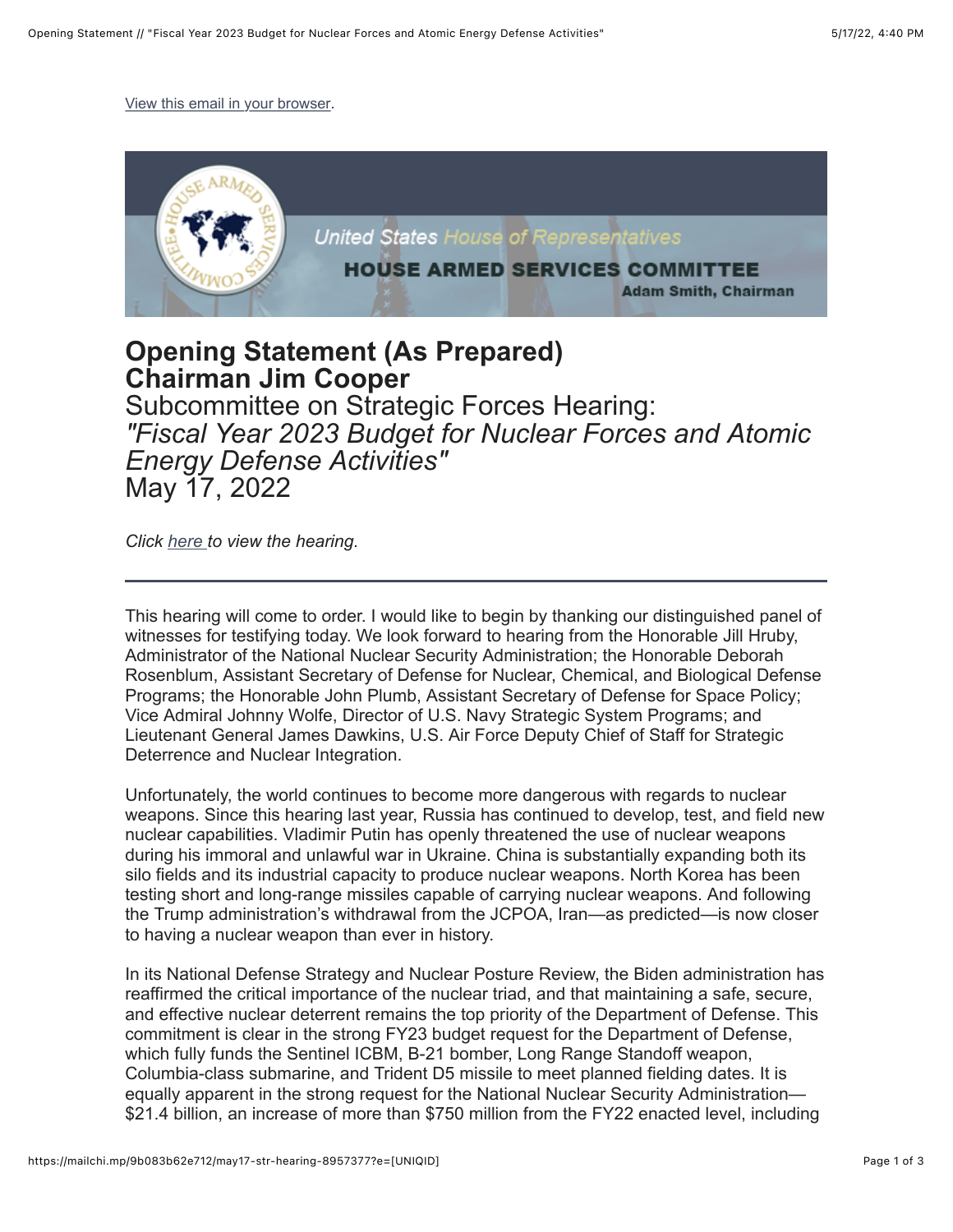\$16.5 billion for weapons activities.

In reading through the testimonies of our witnesses, we are reminded of the immense amount of work that both the Department of Defense and the Department of Energy have ahead of them in sustaining our legacy forces and infrastructure, while also recapitalizing the nuclear enterprise for the next seventy years. The fact that so many just-in-time transitions from legacy-to-modern are happening simultaneously with a small, specialized workforce, raise concern about the ability of the Department of Defense and National Nuclear Security Administration to deliver these programs on-time and on-budget. I look forward to hearing from our witnesses about what steps both departments have taken to improve risk management and prioritization across the nuclear portfolio.

As we look at the immense undertaking that is before both the Department of Defense and National Nuclear Security Administration to successfully deliver modernized capabilities for the ground-, air-, and sea-legs of the triad, we need to be focused and realistic. In that regard, I commend the Biden administration for its decision to retire the B-83 gravity bomb and forgo a new nuclear sea-launched cruise missile. Adding a life-extension to the B-83 and developing a new SLCM warhead would further strain a National Nuclear Security Administration complex that is already facing significant challenges. Tasking Virginia-class submarines to take on a nuclear mission would be extremely costly and burdensome—we need those platforms fully focused on their critical conventional missions.

Another area where we need to impart realism is plutonium pit production. There is broad agreement that we need to develop the ability to sustainably produce at least 80 new nuclear warheads per year to replace our current stockpile. But both the National Nuclear Security Administration and the Nuclear Weapons Council have acknowledged that the current statutory requirement to produce 80 plutonium pits per year by 2030 is unachievable—and throwing more money at Savannah River cannot change that outcome. Rather than harbor an illusion, it's time we rethink our plutonium plan, set achievable goals, and go execute.

As I have said countless times, this Subcommittee's work is arguably the most meaningful and consequential of any in Congress. Our nuclear deterrent has been the bedrock of our safety and security for the past seven decades, and we must remain steadfast in ensuring that is the case going well into the future.

I request the witnesses keep their opening remarks to no more than five minutes, and that members respect the same limit for their questioning.

I now turn to my Ranking Member, Mr. Lamborn, for any opening remarks he may have.

###

**Connect With Us on Social Media:**



**House Armed Services Committee Democrats** Rayburn House Office Building | Room 2216